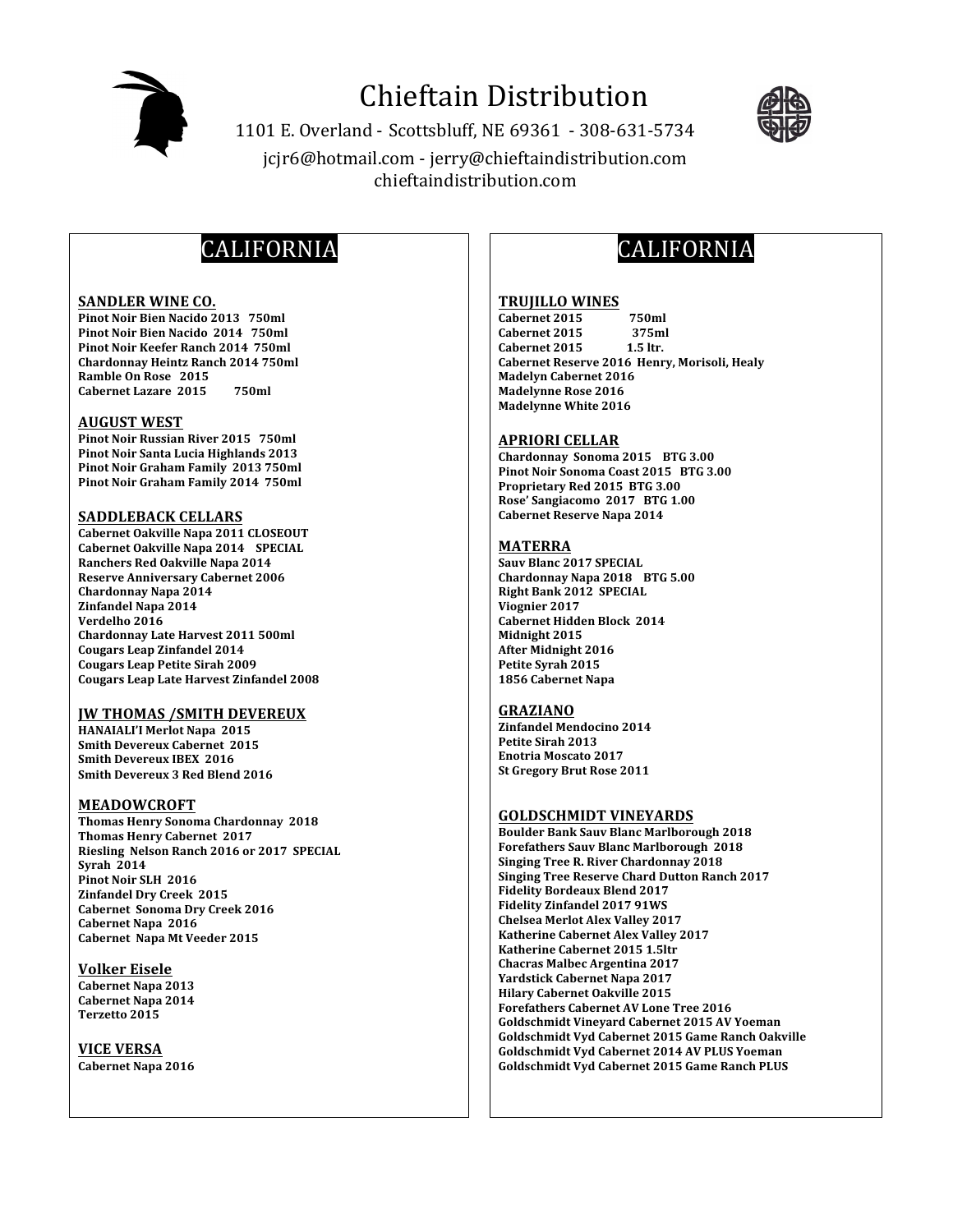# **CALIFORNIA**

#### **TAMBER BEY VINEYARDS**

Sauvignon Blanc 2017 BTG 5.50 Chardonnay 2017 BTG 7.50 Rabicano 2016 BTG 10.50 Cabernet Deux Chevaux Vyd. 2016 BTG 10.50

# **ATLAS WINE CO**

Oro Bello Chardonnay 2017 90WE **Omen Cabernet Sierra Foothills 2017 90WE** Omen Red Blend 2017 90WE Omen Pinot Noir Oregon 2017 90WE **Blanc de Blanc Cans .187 4pack** Oro Bello Chardonnay Light .375 Cans 4pack

#### **ROBERT KEENAN WINERY**

Chardonnay Spring Mtn 2016, 2017 **Merlot Napa 2015 Cabernet Spring Mtn 2014** 

# **SMITH-MADRONE**

Riesling 2016 Chardonnay 2016 Cabernet 2015

**PEACHY CANYON Incredible Red 2016 Super Special** Cirque du Vin 2017 Westside Zinfandel 2016

# **MALDONADO**

Farm Worker 2014 **Proprietary Red Napa 2016** Cabernet Napa 2016

### **PALMAZ**

Chardonnay Napa 2017 Cabernet Napa 2015, 2016 Cabernet Napa 2013, 2014 Cabernet Cedar Knoll Napa 2016 1.5ltr

## **SCARLETT**

Sauv Blanc 2017 Zinfandel 2017 Petite Verdot 2016 Cabernet Napa 2016 Cabernet Reserve Napa 2016

### **ALPHA OMEGA**

**Ink Works Cabernet 2016 Ink Works Chardonnay 2016 Tolosa Pinot Noir 2015** Alpha Omega II Red 2016 Alpha Omega II Chardonnay 2016 Cabernet 2016

# **ZIALENA**

Sauv Blanc 2016 Zinfandel 2014 **Zinfandel Reserve 2015** Cabernet 2014

# **CALIFORNIA**

#### **CORLEY/MONTICELLO**

Chardonnay 2016 Pinot Noir 2015 **Cabernet Jefferson Cuvee 2016 Proprietary Red 2015 Cabernet Yewell 2015** 

#### **PRAGER**

**Aria White Port .375** Aria White Port .750 **Noble Companion .375 Noble Companion & Royal Escort .750 Prager Port** 



#### **BASEL CELLARS**

Sauv Blanc/Semillon 2018 BTG 2.00 Claret 2015 BTG 3.00 Malbec 2014 BTG 3.00 **Cabernet 2013 BTG 4.00** Syrah 2015 BTG 4.00

### **AMBASSADOR WINES**

Sauv Blanc 2016 **Attache Red Blend 2015 Envoy Red Blend 2014** Cabernet 2014 Penipotentiary 2015

#### **LADY HILL**

Procedo 2014 Procedo Credente 2014 Ad Lucem 2014 **Ad Lucem Davstar 2014** Cabernet 2015 Cab Franc 2015 **Cuvee Elfrieda 2013**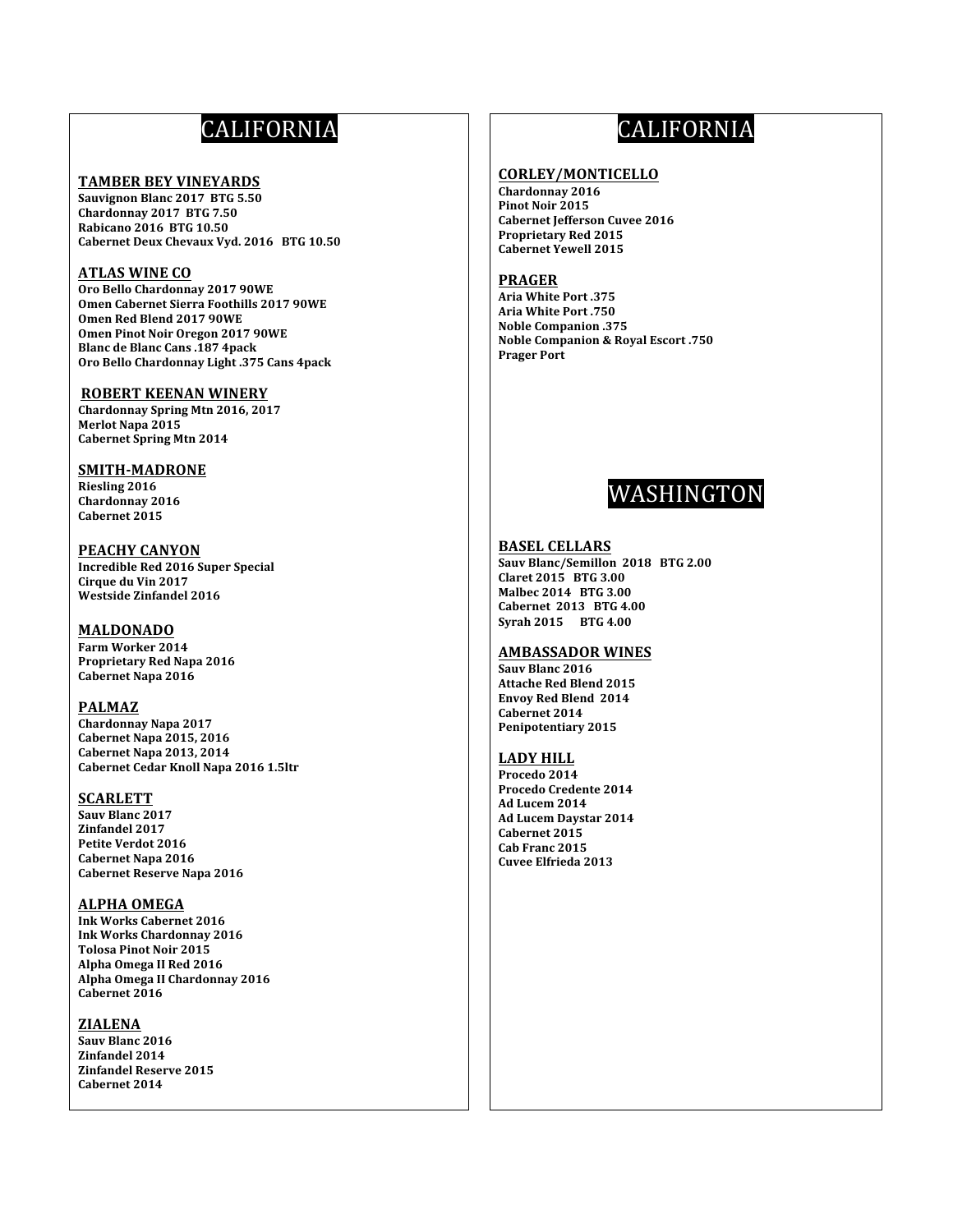# **OREGON**

# **FULLERTON**

Three Otters Rose 2018c **Three Otters Pinot Gris 2018 Three Otters Chardonnay 2017** Three Otters Pinot Noir 2017 Five Faces Chardonnay 2016 Five Faces Pinot Noir 2015

#### **PURPLE HANDS**

Pinot Noir Freedom Hill 2017 **Pinot Noir Stoller 2016 Pinot Noir Latchkey 2017** Pinot Noir Lone Oak Ranch 2018

#### **MAYSARA**

**Pinot Gris Arsheen 2017 Pinot Blanc Autees 2018** Pinot Noir Three Degrees 2016, 2017 **Pinot Noir Jamsheed 2012** Pinot Noir Cyrus 2013 Pinot Noir Asha 2012

# **J K CARRIERE WINES**

**Vespidae Pinot Noir 2013 Provocateur Pinot Noir 2014 Glass White Pinot Noir 2015** 

**DOMAINE DROUHIN** Pinot Noir Row 503 2016

## **FAIRSING**

Chardonnay 2017 Pinot Noir Estate 2016 BTG \$22.75! **Pinot Noir Dardis 2016 Pinot Noir Sullivan 2016** 

## **RAIN DANCE**

Riesling 2018 **Pinot Noir Nicholas 2016 Pinot Noir Estate 2016** 

**LADY HILL** Pinot Gris 2017 Pinot Noir 2016

## **REUSTLE PRAYER ROCK**

**Matrix White 2017 Gruner Veltliner 2017 Pinot Noir 2017** Rojo Dulce 2015 (Port)

# **CHILE**

#### **TIERRA DEL SOL** Reserva Blend 2015

## **LAURENT FAMILY VINEYARDS**

**Cabernet Reserva Maipo Valley 2018 Corrupto Cabernet 2016 Inocente Carmenere 2016** Zaphir Red Blend 2013 CLOSEOUT



**LOMBARDO** Nero d'Altura 2017

## **ART OF EARTH-ORGANIC**

Pinot Grigio 2018 Montepulciano d'Abruzzo 2016

## **BACCO WINE IMPORTERS**

**Francesco Montagna Sangue Sweet 2018 Montagna Moscato 2018 Veglio Bacco Sweet Red** Veglio Moscato d'Asti 2018 Veglio Nebbiolo d'Alba 2015 Veglio Barbaresco 2013 Veglio Barolo 2012 Damiani-Madonnina Chianti 2014 Trambusti Chianti 2018 Trambusti Chianti Reserva 2014 **Tonnino Grillo 2016 Tonnino Mediterraneo 2016 Tonnino Grillo Organic Grapes 2016** Tonnino Nero d'Avola Organic Grapes 2016 Martoccia Rosso di Montalcino 2015 Martoccia Brunello di Montalcino 2011 Italo Cescon Tralcetto Pinot Grigio 2018 SPECIAL Italo Cescon Tralcetto Pinot Noir 2016 **Duca Del Valentino Sparkling Produttori Manduria Sonetto 2012** Zin Fiano 2017 Ca Della Scala Ripasso

## **MARCHETTI/SCOPERTA IMPORTS**

**Baci Dolci Blonde Baci Dolci Red** Baci Dolci Pink SPECIAL Franco Serra Barbaresco 2014 91JS



## **YARDEN**

Hermon Red 2017 **Hermon White 2017 Hermon Cabernet 2017 Yarden Chardonnav 2017 Yarden Merlot 2014 Yarden Cabernet 2016**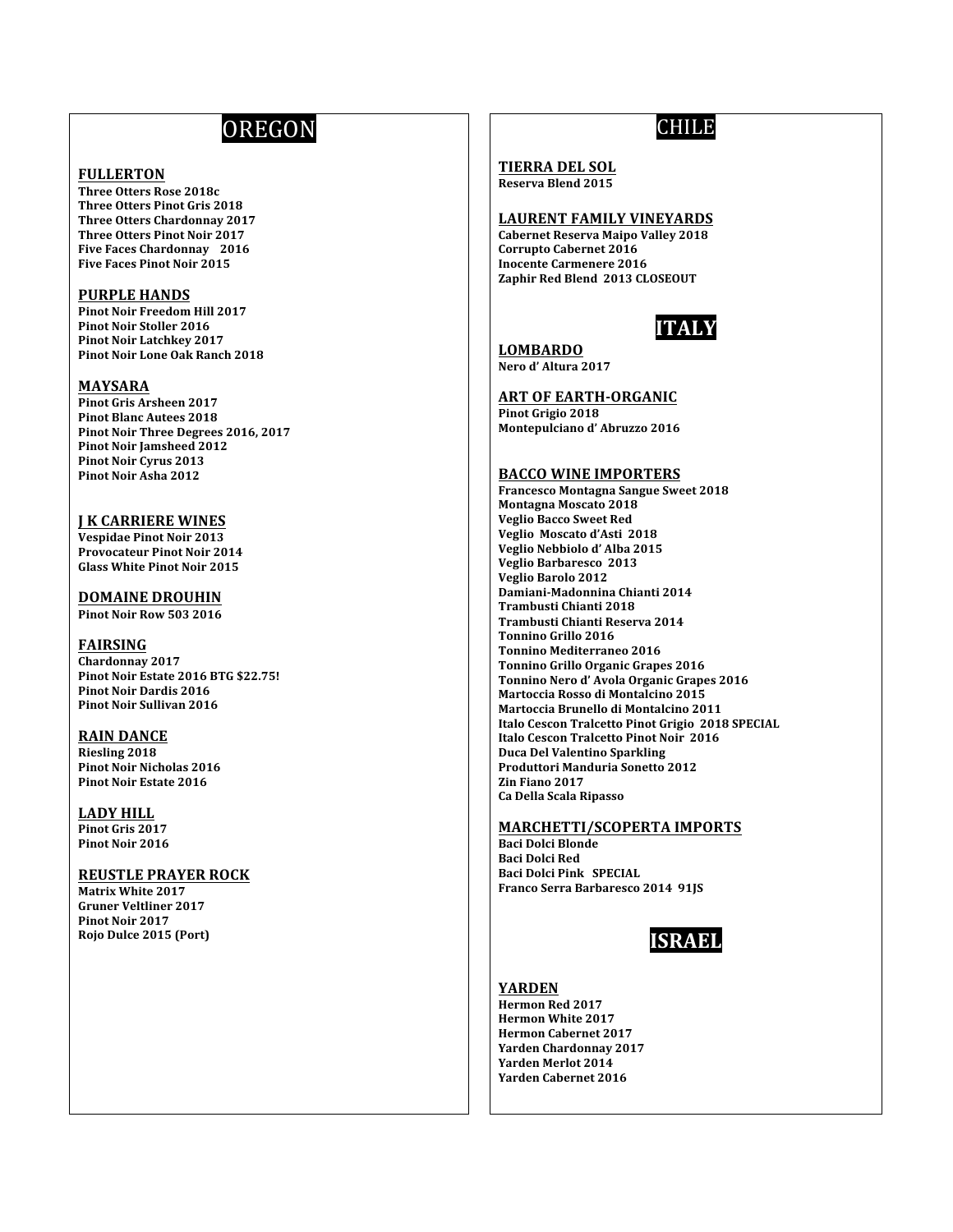# **GERMANY**

**Vollmer Riesling 2014 Villa Riesling Spatlese 2015** Art of Earth Riesling 2016



El Guardian Tempranillo 2014 Don Ramon Red Blend 2017 SPN Red Blend 2017 Coto de Hayas Roble Temp/Cabernet 2014 Coto de Hayas Roble Temp/Cabernet 2015 Coto de Hayas Centenarian 2016 Cava Vallformosa Mistinguett Brut, Brut Rose, Semi Seco **Cava Vallformosa Brut .187** RAW Rose 2018

# **ARGENTINA**

Melipal Malbec 2016 92pts. JS Melipal Blend 2013 93 pts JS Las Lajas Malbec 2016 La Puerta Malbec 2018 **Benegas Malbec 2017** 

#### **FINCA EL CAMINO** Chardonnay 2017 Cabernet 2017

**GOLDSCHMIDT VINEYARDS** 

Chacras Malbec Argentina 2017 BTG 1.00



# **GOLDSCHMIDT VINEYARDS**

**Boulder Bank Sauv Blanc Marlborough 2018 Forefathers Sauv Blanc Marlborough 2018** 

# **PORTUGAL**

# **PAVAO**

**Vinho Verde** 

# **UDACA**

Dao Red 2014.375 Dao Red 2014.750 Dao Red 2014 1.5 ltr Dao Red 2014 5 ltr Irreverente 2014 .750 Irreverente 2014 3 ltr Box Adro Da Se Reserve 2011 Via Latina Alvarinho 2015

# **FRANCE**

# **D'ANGLES**

**Red 2014** White 2015

Dopff & Iron **Crustaces White 2016** 

# **TERRISSON WINES**

Chante Cigale Chateauneuf Du Pape Rouge 2015 94RP Chante Cigale Chateauneuf Du Pape Blanc 2017 Chateau Caroline Moulisen Medoc 2015 Chateau La Branne Medoc 2016 **Champagne La Courte Godbillion Brut Terrois 91WS Hugg Riesling 2017 Larochette Macon Fuisse 2017** Cassa Rossa Rose Corsica 2018 **Les Pouches Rose 2018** Petula Rose 2018

# **JP BOURGEOIS**

Chateau Lamothe Bordeaux 2016 Pas de l'Ane St Emilion Grand Cru 2010, 2014 Cicada Song Rose 2018 Latue Rose 2018 **Clara Vie Brut Nature** Elico Vermentino 2018 Elico Grenache-Merlot Rhone 2017 Elisa Gueneau Sancerre Rose 2018 Elisa Gueneau Sancerre White 2018 Elisa Gueneau Sancerre Pinot Noir 2016 Veema Red GSM 2017 Berthete Cotes du Rhone Rouge 2018 Domaine du Crampilh Madiran 2016 Domaine de Bellegarde Jurancon 2016 .375 Sweet

# **CHAMPAGNE Phillip Fontaine**

**Brut Tradition NV 375 Brut Tradition NV 750** Prestige NV 750 Cuvee des Lys Blanc de Blanc 2015 **PRAL BEAUJOLAIS Beaujolais Nouveau 2019 (November) Beaujolais Cuvee Terroir 2018** Morgan Les Charmes 2018 **Mouline a Vent 2017**